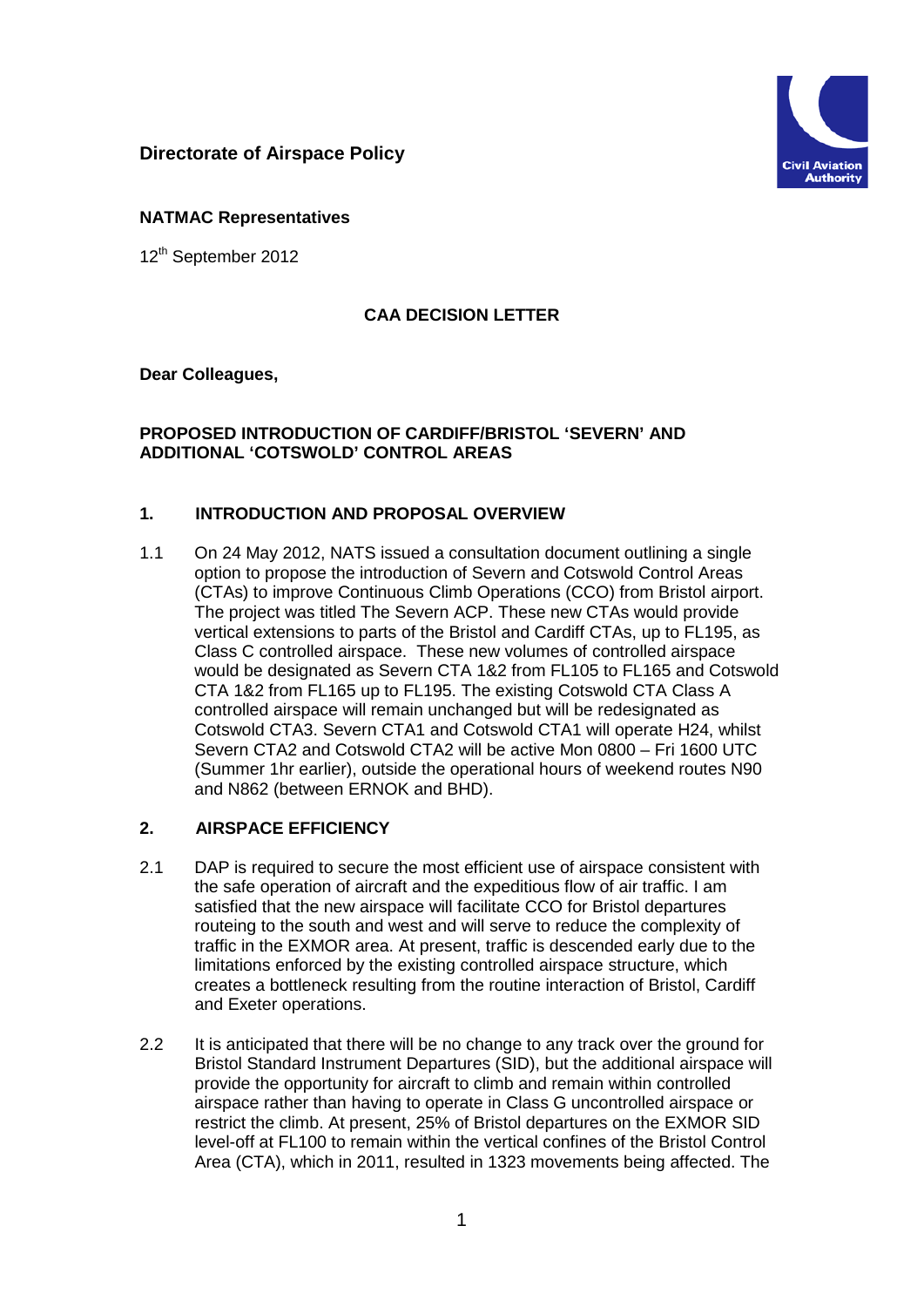additional airspace will provide the protection of controlled airspace and the CCO will result in a reduction in  $CO<sub>2</sub>$  emissions.

2.3 In accordance with the derogation of the NERL license, Cardiff will provide radar services in all new controlled airspace up to FL165 in the Severn CTAs from 0800-2300 UTC, with London Area Control (LAC) providing radar services outside these times. LAC will also provide radar services H24 in the operational hours of the Cotswold CTAs 1&2.

## **3. AIRSPACE USERS**

3.1 DAP is required to satisfy the requirements of operators and owners of all classes of aircraft. Due to the nature of this proposal, NATS completed a limited but proactive operational consultation with all affected stakeholder groups. No environmental stakeholders were identified given that the proposal sought to introduce airspace that lay above pre-existing controlled airspace and lateral dispersion of any traffic was not envisaged. The results of the consultation, although only 16 responses were received, indicate that the aviation community has no concerns with this proposal and I am therefore satisfied that the additional airspace structure is appropriate to accommodate the fundamental needs of Bristol departures and will address traffic complexity issues in the EXMOR area.

### **4. ENVIRONMENTAL CONSIDERATIONS**

4.1 I have considered the environmental impact of air operations and my expert Environmental Research and Consultation Department agreed it is reasonable to conclude that an overall environmental benefit can be achieved as a result of this airspace change, even if that benefit is modest. Any benefit is entirely dependent upon an increase in aircraft achieving continuous climbs and therefore producing a reduction in  $CO<sub>2</sub>$  emissions

# **5. SAFETY**

5.1 As DAP's primary duty is to maintain a high degree of safety in the provision of air traffic services, DAP staff, together with colleagues from the Safety Regulation Group of the CAA have confirmed that the proposed airspace design and associated management arrangements can be safely adopted. The appropriate safety management processes resulting from this airspace change will be completed prior to the introduction of any operational change and thus safety levels will be maintained.

### **6. NATIONAL SECURITY**

6.1 I am satisfied that national security will not be impacted by this proposal and the specific consultation requirements with the Secretary of State for Defence have been discharged by correspondence with the MoD who have confirmed they are content with the proposal.

# **7. REGULATORY DECISION**

7.1 I am satisfied that the 'Severn' airspace arrangements will deliver greater efficiency by providing CCO from Bristol airport and by introducing a less complex flow of traffic in the EXMOR area, which meets the needs of the principal users without disadvantaging any others. I am also satisfied that the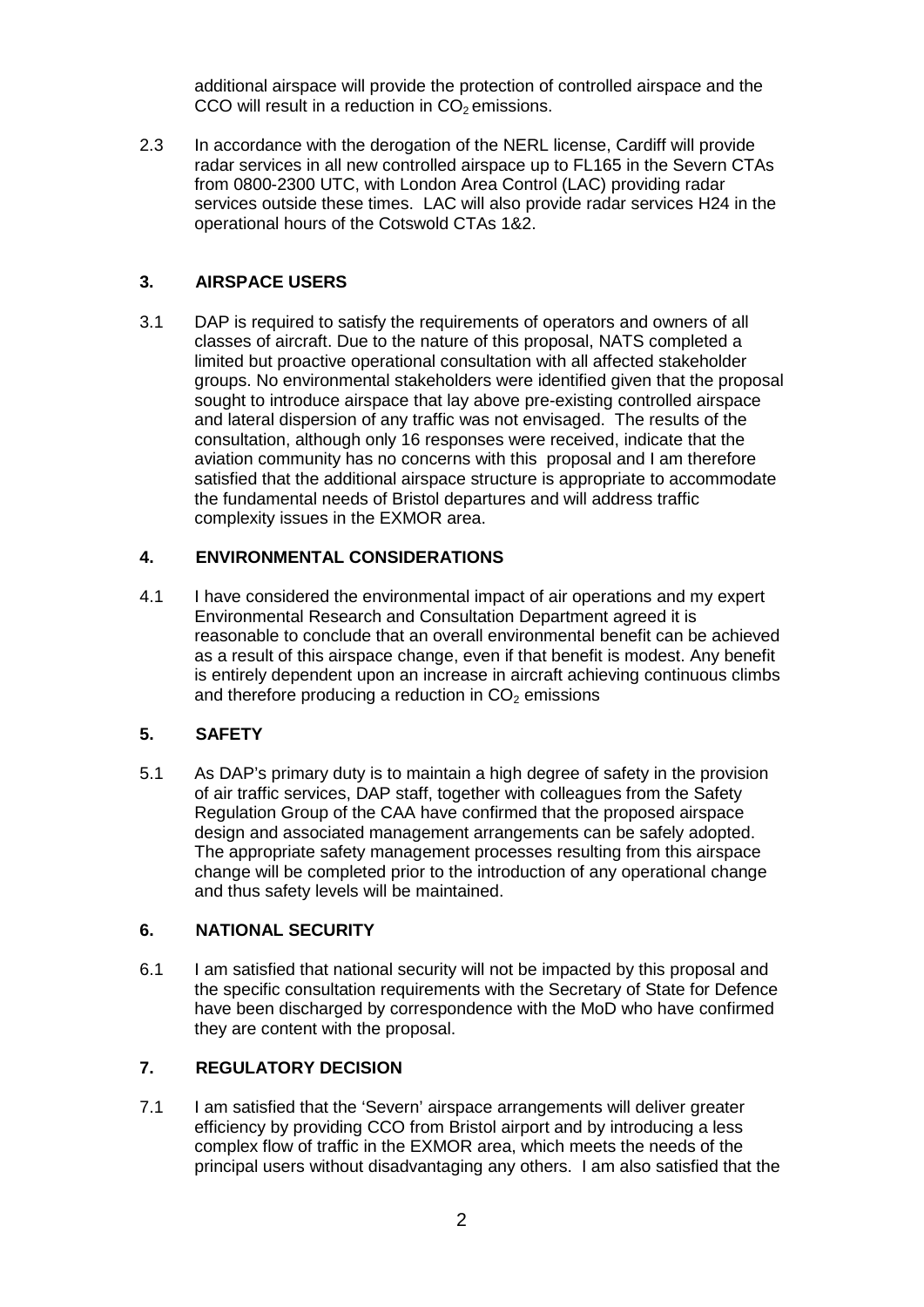single option put forward in the consultation was the only viable option, as it provided greater flexibility and a potential reduction in  $CO<sub>2</sub>$  emissions.

- 7.2 I have therefore decided to approve the Severn airspace changes. The revised airspace will become effective from 13 December 2012. DAP staff will review the effectiveness of the arrangements not before 12 months after introduction and the results of this review will be published.
- 7.3 If you have any queries, the DAP Project Leader is Mac Mackay, who can be contacted on 020 7453 6552, [mac.mackay@caa.co.uk](mailto:mac.mackay@caa.co.uk)

Phil Roberts Assistant Director